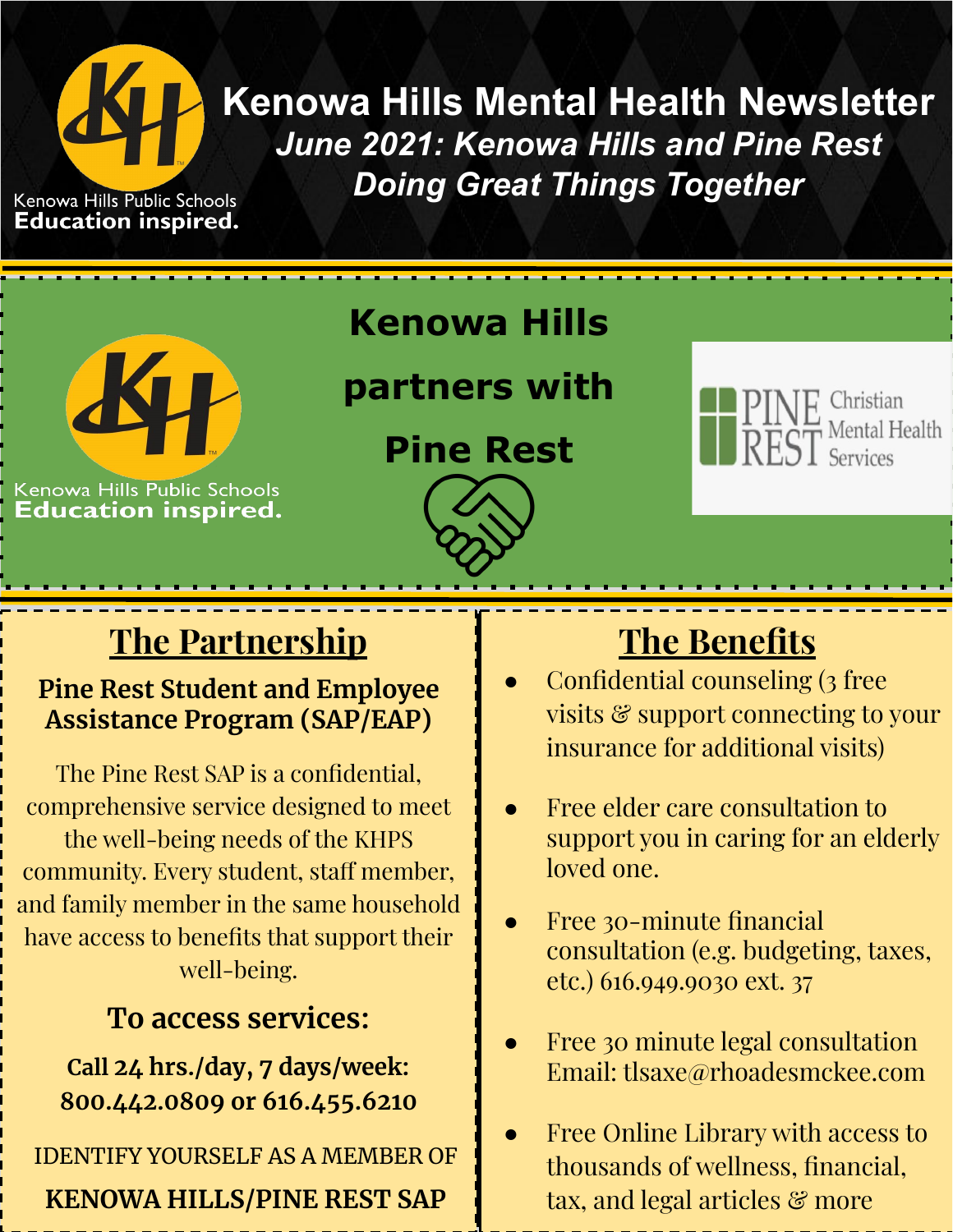

# **KENOWA HILLS PINE REST SAP**

### **Counseling Services**

#### **COUNSELING**

- Per year, up to 3 sessions per episode of care free for each household member
- No limit to the number of times you can call the hotline for support or to see if you can access services
- Any issue can be addressed. Common issues include:

-Marital, family or relationship issues -Legal and financial difficulties -Alcohol/substance use -Work-related problems -Emotional issues: anxiety, depression

-Grief and loss counseling

#### **COUNSELING Q & A**

Q: WHAT IS THE COST?

A: The first 3 sessions are free. After that Pine Rest helps you transition to insurance.

Q: WHAT IF A DIFFERENT PROBLEM COMES UP LATER IN THE YEAR AND I ALREADY USED 3 SESSIONS?

A: You can call with a new concern, and they will determine if the situation qualifies as a new episode of care, which could qualify you for 3 more visits. For example, you could use 3 counseling sessions for your child after a divorce and then if your child experiences the death of a grandparent 6 months later, you may be eligible to receive 3 more counseling sessions because it is a new episode of care.

### **What if I have questions or concerns that just can't wait?**

If you, your child or household member are in crisis, you can call the dedicated number to get help 24 hours/day, 7 days/week. A counselor will contact you within one hour of your call.

#### **SAP HOTLINE: 1.800.442.0809**

Identify yourself as a member of the **KENOWA HILLS SAP**

**All calls are confidential and the school is not notified.**